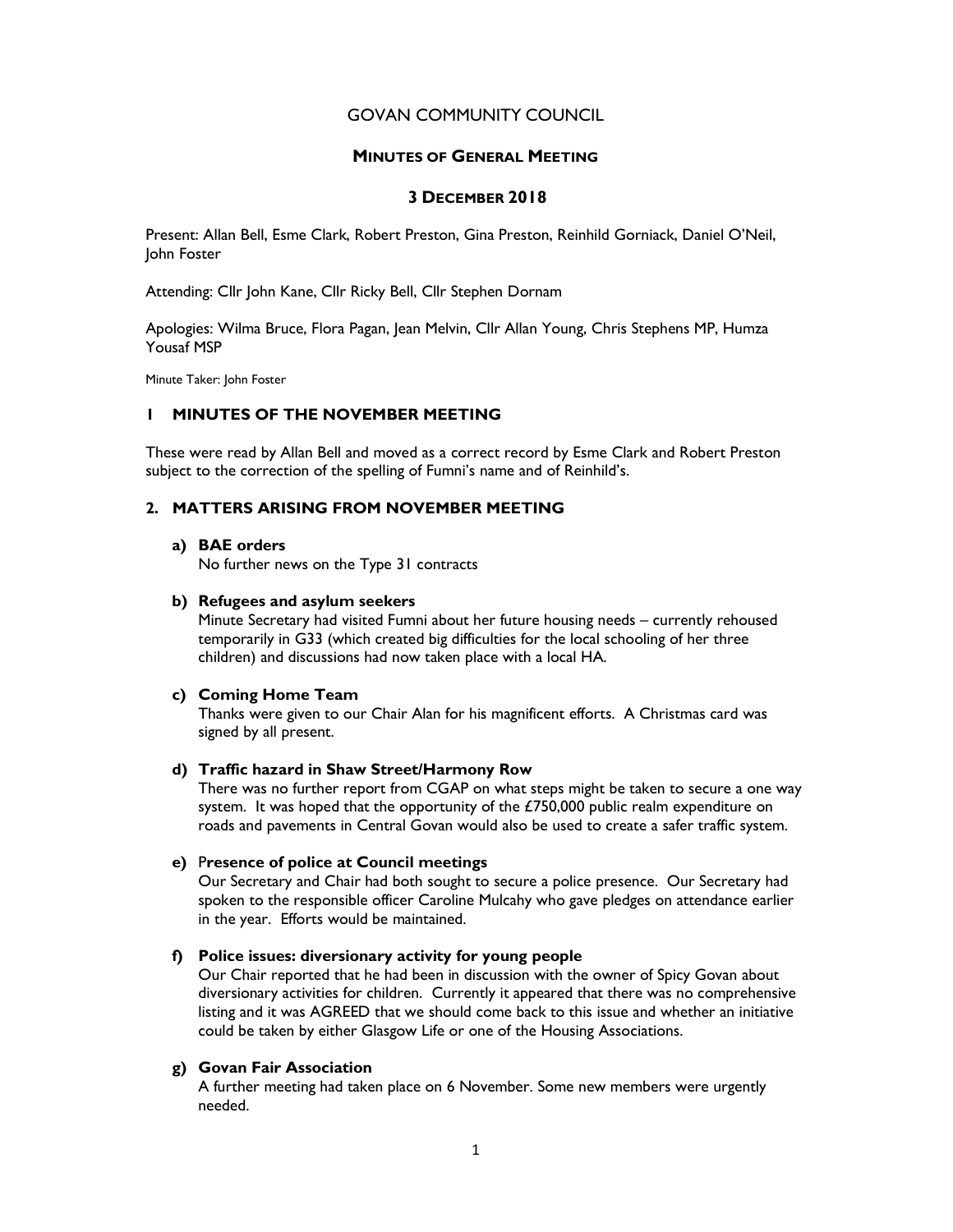#### h) East Govan Community Council

The Council had now been officially convened.

## i) The Graving Dock

Currently there was no discussion between New City Vision and the Jim McColl team either about the McColl scheme going ahead or a hybrid. New City Vision have said that they had no intention of selling the land.

### j) The Pearce Institute

Discussions were continuing about re-establishing the café and two potential catering organisations had been interviewed.

## k) Govan Community Boxing Club

No further report on permanent premises

### l) Asda Night-time deliveries

The Chair reported that there had been no further contact.

## m) Blocked gullies and road flooding

The issue of flooding in Langlands Road at the Park and Arklet Road had been taken up by Cllr Allan Young. The relevant section of LES had replied that gullies and drains would be cleared on 12 December and that a further visit would take place in pluvial weather to test the effectiveness.

## n) Award for the Chief Executive of Elderpark Housing Association

This was from the Chartered Institute of Housing Association Management. Mention should be made in the next Govan Letter. Our Chair would supply a photo.

#### o) Rangers Community Forum

Cllr John Kane reported that there had been useful discussion of the measures being taken to combat sectarian behaviour and need for these measures to be better publicised.

# 3. REPORT FROM SECRETARY AND CORRESPONDENCE

#### Govan Loves Christmas

Govan Loves Christmas was taking place on Wednesday 5 December at 3 to 6 p.m.. Our £100 donation had been handed over and our Chair had additionally managed to secure an array of gifts and prizes. A photo of the handover had been taken (by Govan HA) and would be featured in the Govan Letter.

#### Area Partnership: Cleansing procedures

Esme reported that the main item had been a presentation from Steve Scott on changes in Cleansing procedures. Cllr Kane noted that Commercial Waste collections would take place through waste bins being placed on the pavements at specified hours; there was also discussion of an eight day rota for the household refuse collections. He thought this would be productive of serious confusion if the day changed every week.

# 4. COMMUNITY COUNCIL ORGANISATION

### a) Accounts for 2017-2018

.

These were still with the auditor. Our Chair was contacting on the day following.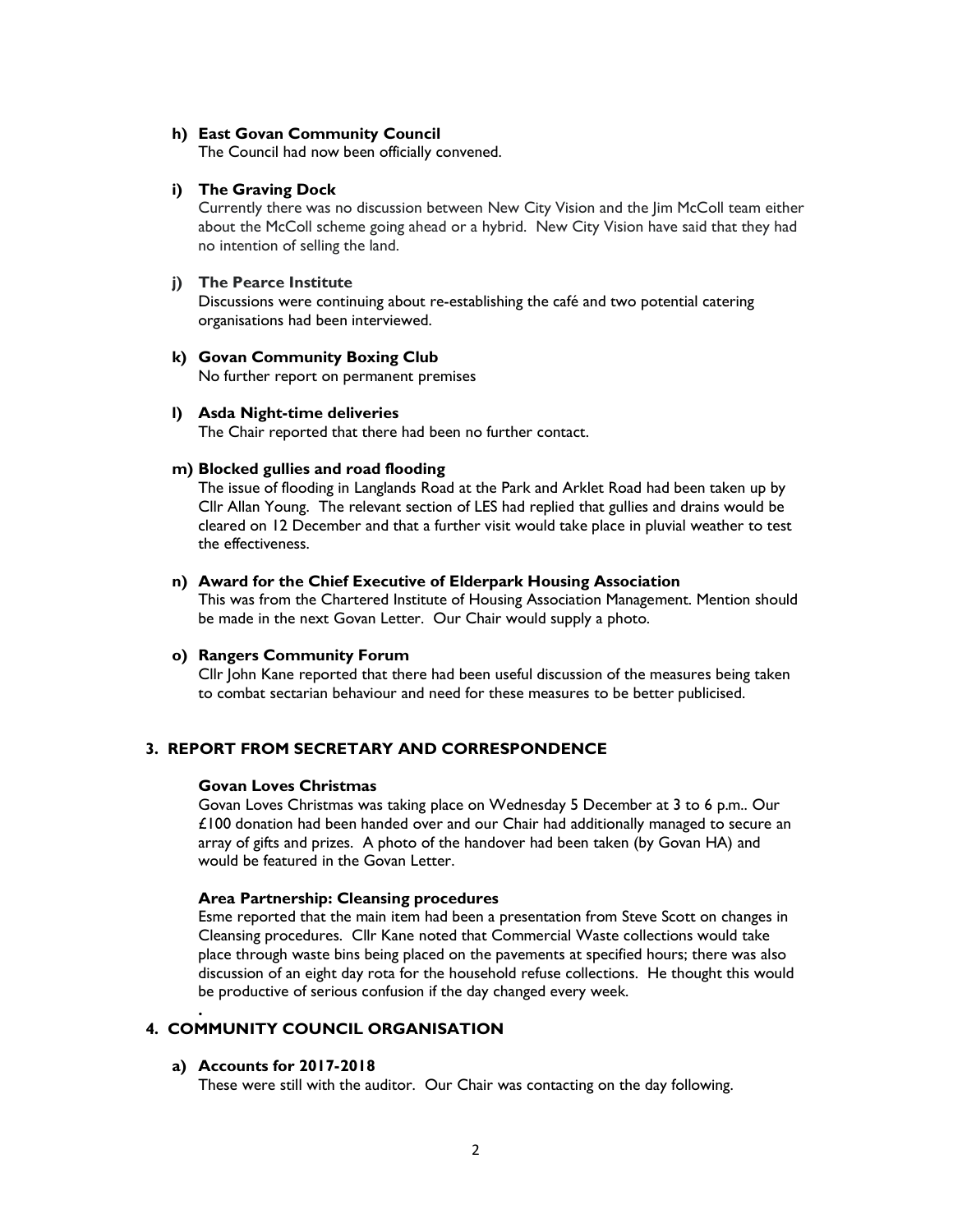#### b) Treasurer

Our Treasurer, Gina, would be relocating away from Govan and hence no longer be eligible to be a full member of the Council (she wished to continue as an associate). We would need to come back to the issue of a new Treasurer – and the change of signatures with the bank would have to wait till then.

### c) Strategy meeting

It was agreed to reconsider that date of the Strategy meeting at the January meeting – still seeking to secure a time when both Health Minister Jeanne Freeman and our MP would be available (possibly the Easter break). The meeting would discuss the QEUH and include a representative from either UNISON or RCN. It was also agreed that we should seek a representative from UNITE for the item on bus services and powers for Councils to establish Lothian style operations. Rents in the private and HA pre-1989 tenant sectors should also be on the agenda.

# d) Govan Letter

We should plan the next issue for late February to build support for the Strategy meeting and also, hopefully, to promote the four by-elections now needed for Council membership. An initial draft of ideas will be brought to the January meeting and a fuller draft for the February meeting

# 5. REPORTS FROM ELECTED MEMBERS

### COUNCILLOR JOHN KANE

### Bridge to Partick

Cllr Kane reported on the design of the bridge and confirmed its landing point in Partick would be the Museum. This gave rise to discussion of the very poor transport links between the Transport Museum and Partick Cross or Partick underground.

#### City Deal: redevelopment of Broomloan Road corridor

John described plans for housing development on the east side and facilities for the new subway trains on the west side.

#### Housing and rents

The question of very high rents in the private sector was raised – and also the current policy of the Housing and Property Chamber (appeal committee for pre-1989 HA tenants) to increase rents in the HA sector to the level in the private sector. Cllr Kane reported that he had again raised the issue with the Commission. The urgency of a resolution was agreed.

COUNCILLOR STEPHEN DORNAN

#### Public Transport

Cllr Dornan raised the general issue of transport, the declining number of buses and the degree to which the redevelopment of land currently used for car-parking would worsen the problem.

ARISING from this it was AGREED to make a submission to the Scottish Parliament's consultation on the current Transport Bill, and to seek to secure submissions from the City Council and other Community Councils, in favour of the Lothian model. For the City council letters should go to the leader Susan Aitken and to councillors with relevant responsibilities Anna Richardson (Convener for Sustainability and Carbon Reduction) and Kenny Mclean (Convener for Neighbourhoods). The letters should stress the problems created for poorer communities in Glasgow (where there was also low car ownership) by